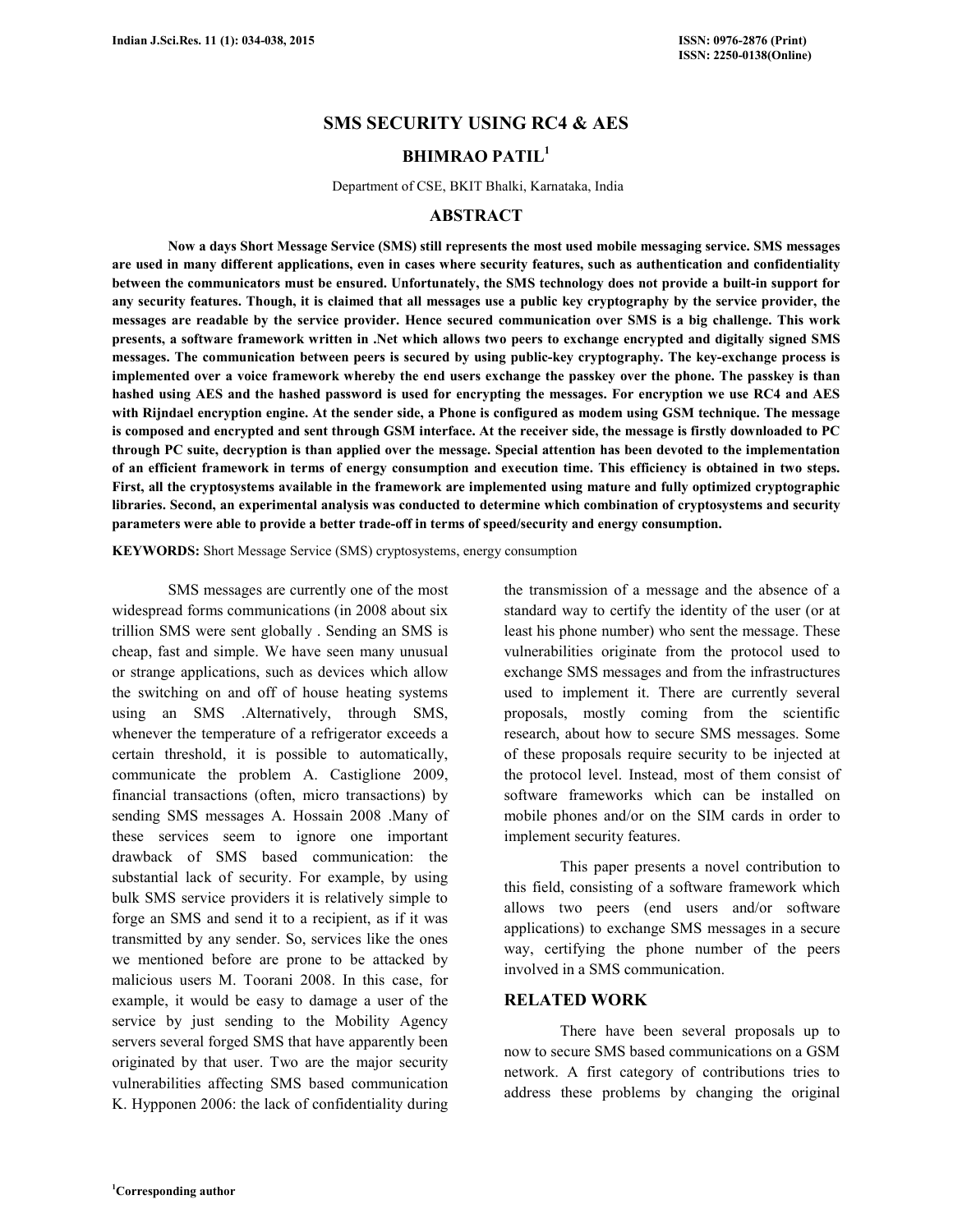GSM specifications in order to introduce security features. This is the case, for example, of the proposal presented by Hossain et al. in 2006 which argues for a modification of the GSM protocol at the transport level to achieve confidentiality between mobile equipment (ME) and the GSM base station (BS) connected to it. The advantage of this approach, if followed, is that it would be able to inject security features at infra-structural level, thus allowing strengthening the entire communication network.

 However, it is unlikely that these proposals will be implemented and widely adopted in the near future, mostly because of the technical difficulties arising from the implementation of structural changes in well established network architecture like the GSM one.

 A second category of contributions to secure SMS communication- which is becoming viable because of the increasing diffusion of ME with advanced computational capabilities - introduces security features through the implementation of security schemes at the application level. The resulting software frameworks can be categorized according to the place where the application implementing the security scheme, and their cryptographic keys, are stored. The first possibility is to locate the application and its keys in a programmable SIM card used by the ME. This solution is adopted by systems like the one developed by M. Hassinen et al. in 2005. The use of a programmable SIM card has several advantages, such as the tamper resistance of the card and the possibility to move it from one ME to another without any data loss. However, it also has a relevant drawback: the limited computational capabilities of a programmable card do not allow the execution of complex security schemes within a reasonable amount of time.

An alternative approach, adopted in systems like the one presented in D. Lisonek 2008, is to use a SIM card only to store the cryptographic keys used in a scheme, while using the computational capabilities of the ME to run the scheme. In addition, it is also possible to use a SIM card to perform certain cryptographic operations, while executing the

remaining part of the application through the ME, like in the mobile payment scheme presented by Hassinen et al. in 2005. Even just storing the cryptographic keys on a SIM card has an important disadvantage: the user is tied to the SIM provided by a particular operator and the interoperations with SIM cards relative to other operators may be difficult or impossible to achieve.

 SMSSec is an end-to-end protocol with the object of providing SMS security. It does not require any private-key to be stored in the mobile device, but provides user authentication and encryption by means of a PIN code running an ad hoc protocol with an Authentication Source (AS) authority. SMSSec uses symmetric (AES) and asymmetric (RSA) cryptography for the encryption and key-agreement respectively. On one hand, this approach allows a fast encryption process, while not altering the size of the SMS. Whereas, on the other, prior to any transactions, there is need of a new key-agreement with the AS, with the consequent exchange of additional initialization messages.

## **PROPOSED SYSTEM**

 The SEESMS framework adopts hybrid architecture. If a user is interested in sending/receiving a secure message through SEESMS and has never used it before, then he/she has to contact a trusted third-party server, called Secure SMS Management Center (SSMC), to request a customized copy of the SEESMS client application. Similarly, if the user has already installed the SEESMS client, but does not own the public-key of the recipient of the msg (or the public-key of the user who sent him a secure SMS message), he/she has to contact the SSMC server to ask for a copy of his key (this behaviour is similar to the PGP key-servers). Instead, if the user already owns the public-key of his recipient, he/she will establish a direct communication in a peer-to-peer fashion, without further interaction with the SSMC server. Due to the use of a standard interface definition, all the cryptosystem engines have the same interface resulting in the ability to load them in the framework seamlessly.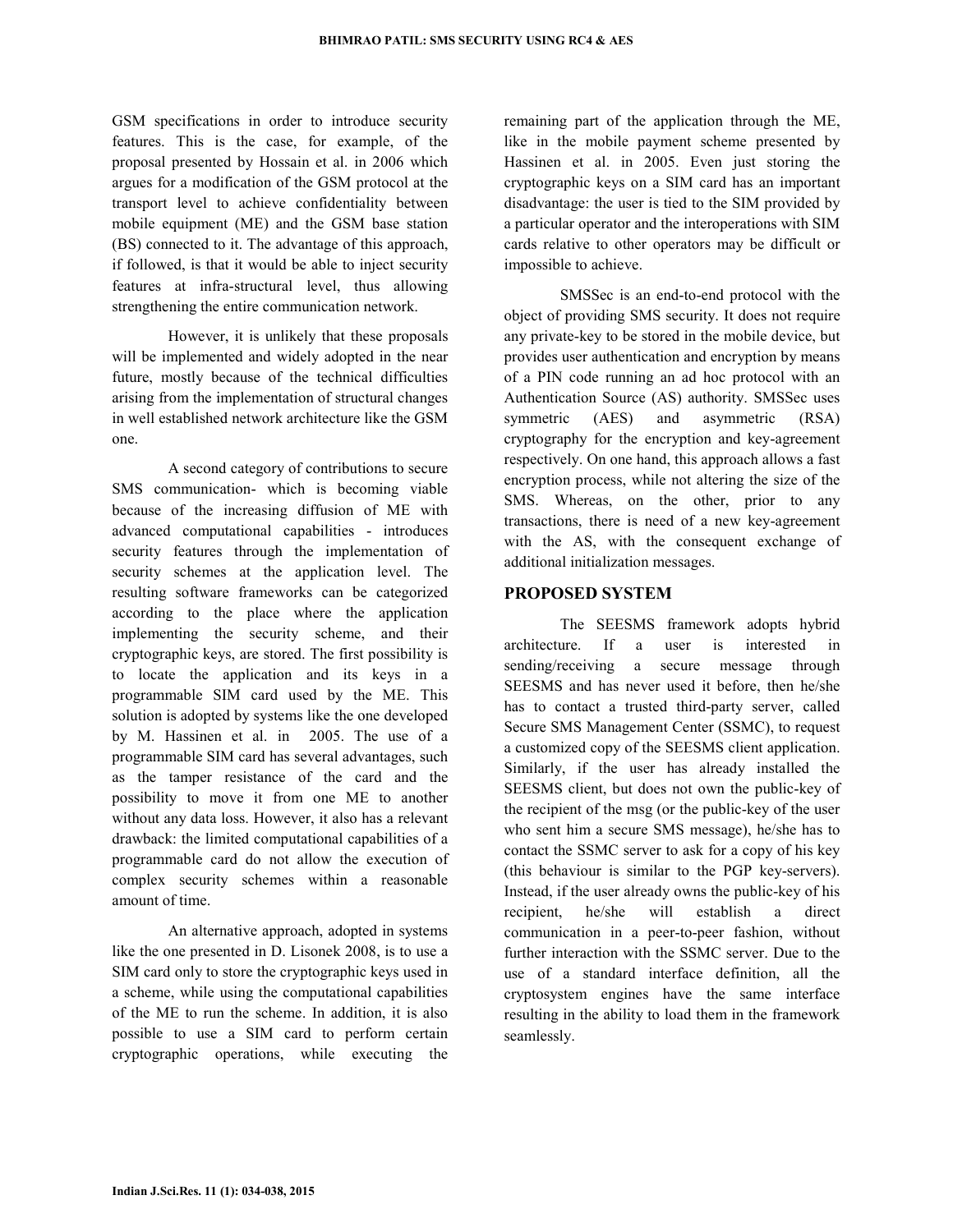

**Figure 1: Secure SMS Management Center**

 The following subsections describe in details of the SEESMS software components and their internal architecture, as described in above Figure 1 SECURE SMS MANAGEMENT CENTER: The SSMC is in charge of handling the provisioning process, used to deliver to new users a customized copy of the SEESMS client application, and the keydistribution process, used to send the public-keys of registered users following a client request. The entire communication with clients is done by using signed SMS messages. The application includes the following modules:

 Registration Service (RS): The RS is used to register new users, to provide them a copy of the SEESMS client application and to run key-exchange protocols with them.

 Server Message Handler (SMH): The SMH is a module that can be used to exchange messages with another peer by means of SMS messages. It also includes the code needed to serialize /deserialize SMS messages and send /receive them through a GSM modem.

 Secure Storage (SS): The SS implements a secure local storage area used to encrypt and to maintain sensitive data about the users that are registered to the service, such as their public-keys or their registration information. Data is encrypted using the AES symmetric cipher and stored in a relational

## database.

 Cryptosystem Engines (CE): The CE are the modules that take care of securing the messages exchanged with a remote user. Each CE carries the implementation of a cryptosystem and offers up to three standard set of functions: Key Generation, Message Encryption/Decryption and Message Signature/Verification. These engines are used by the SSMC to implement the user registration phase and the key-exchange protocol. The current version of SEESMS includes the engines implementing ECC (ECDSA and ECIES), RSA and DSA. SEESMS CLIENT: The SEESMS client application can be used by two parties

 To exchange encrypted and digitally signed SMS messages. It includes the following modules.

 Message Handler (MH): The MH is responsible for sending and receiving secure SMS messages. It is a trimmed version of the SMH, not including the code needed to handle communication over a GSM modem.

 Secure Storage (SS): The SS implements a secure local storage area used to hold sensitive data such as the cryptographic keys of a user.

 Cryptosystem Engines: Similarly to the SSMC case, these modules are used to implement the registration phase and the key-exchange protocol and,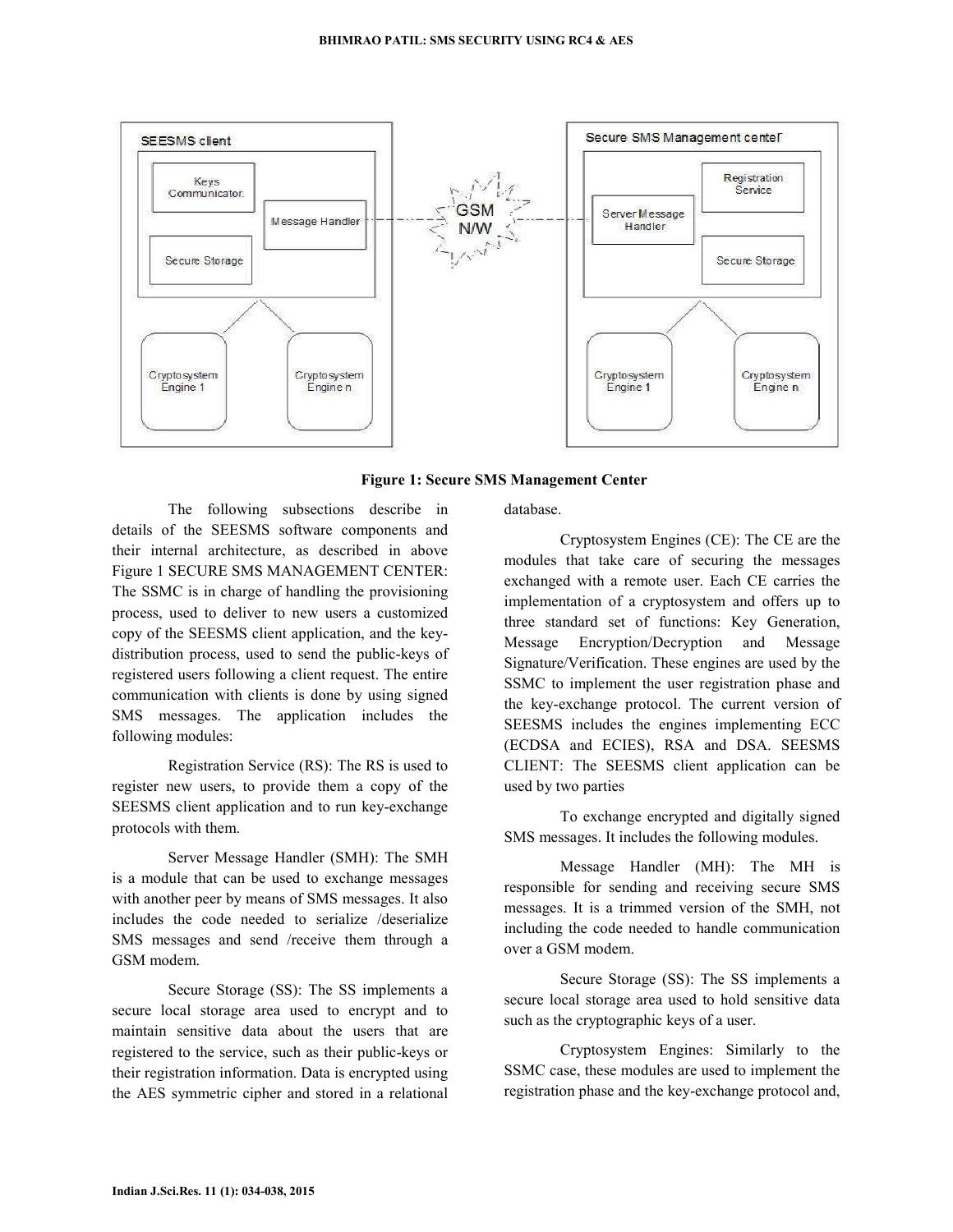moreover, all the functions related to secure communications with another user.

 Keys Communicator: This module implements the client-side key-exchange protocol, which is used to communicate to the SSMC the cryptographic keys generated by the client.

### **RC4 ALGORITHM**

 RC4 is a stream cipher symmetric key algorithm. It was developed in 1987 by Ronald Rivest and kept as a trade secret by RSA Data Security. On September 9,1994, the RC4 algorithm was anonymously posted on the Internet on the Cyperpunks' "anonymous remailers" list. RC4 uses a variable length key from 1 to 256 bytes to initialize a 256-byte state table. The state table is used for subsequent generation of pseudo-random bytes and then to generate a pseudo-random stream which is XOR-ed with the plaintext to give the cipher text. Each element in the state table is swapped at least once. The RC4 key is often limited to 40 bits, because of export restrictions but it is sometimes used as a 128 bit key. It has the capability of using keys between 1 and 2048 bits. RC4 is used in many commercial software packages such as Lotus Notes and Oracle Secure SQL. It is also part of the Cellular Specification.

Algorithm Description: The RC4 algorithm works in two phases:

- Key setup
- Ciphering

#### **Key Setup**

Key setup is the first and most difficult phase of this algorithm. During a N-bit key setup (N being your key length), the encryption key is used to generate an encrypting variable using two arrays, state and key, and N-number of mixing operations. These mixing operations consist of swapping bytes, modulo operations, and other formulae. The preliminary operations can be summarized as follows:

//Initialization for  $i=0$  to 255 do s[ $i$ ]=i;

T[i]=K[i mod keylen];

Next use T to produce the initial permutation of S.

this involves starting with s[0] and going through s[255], and for each of s[i], swapping S[i] with another byte in S according to scheme dictated by t[i]:

// Initial Permutation of  $s$  j=0;

for  $i=0$  to 255 do  $i=(i+SI[i]+T[i]) \mod 256$ ; Swap(S[i],s[j]);

//stream generation  $i$ ,  $j=0$ ;

while(true)

 $i=(i+1) \mod 255$ ;  $i=(i+S[i]) \mod 256$ ; Swap(S[i],S[j]); t=(s[i]+S[j]) mod 256; k=([t]

 In the attached project you can see how I do it in the Encryption Key set property of RC4Engine class.

### **Ciphering Phase**

 Once the encrypting variable is produced from the key setup, it enters the ciphering phase, where it is XOR-ed with the plain text message to create an encrypted message. XOR is the logical operation of comparing two binary bits. If the bits are different, the result is 1. If the bits are the same, the result is 0. Once the receiver gets the encrypted message, he decrypts it by XOR-ing the encrypted message with the same encrypting variable.

 In the attached project you can see how I do it in the RC4Engine class:

- Encrypt: encript method
- Decrypt: decript method

### **AES**

AES is short for Advanced Encryption Standard.AES is a symmetric encryption algorithm that us certain substitution & permutation methods to process data in block of 128 bits.AES may configured to use different key-lengths, the standard defines 3 lengths and the resulting algorithms are named AES-128, AES-192 and AES-256 respectively to indicate the length in bits of the key. Each additional bit in the key effectively doubles the strength of the algorithm, when defined as the time necessary for an attacker to stage a brute force attack**.**